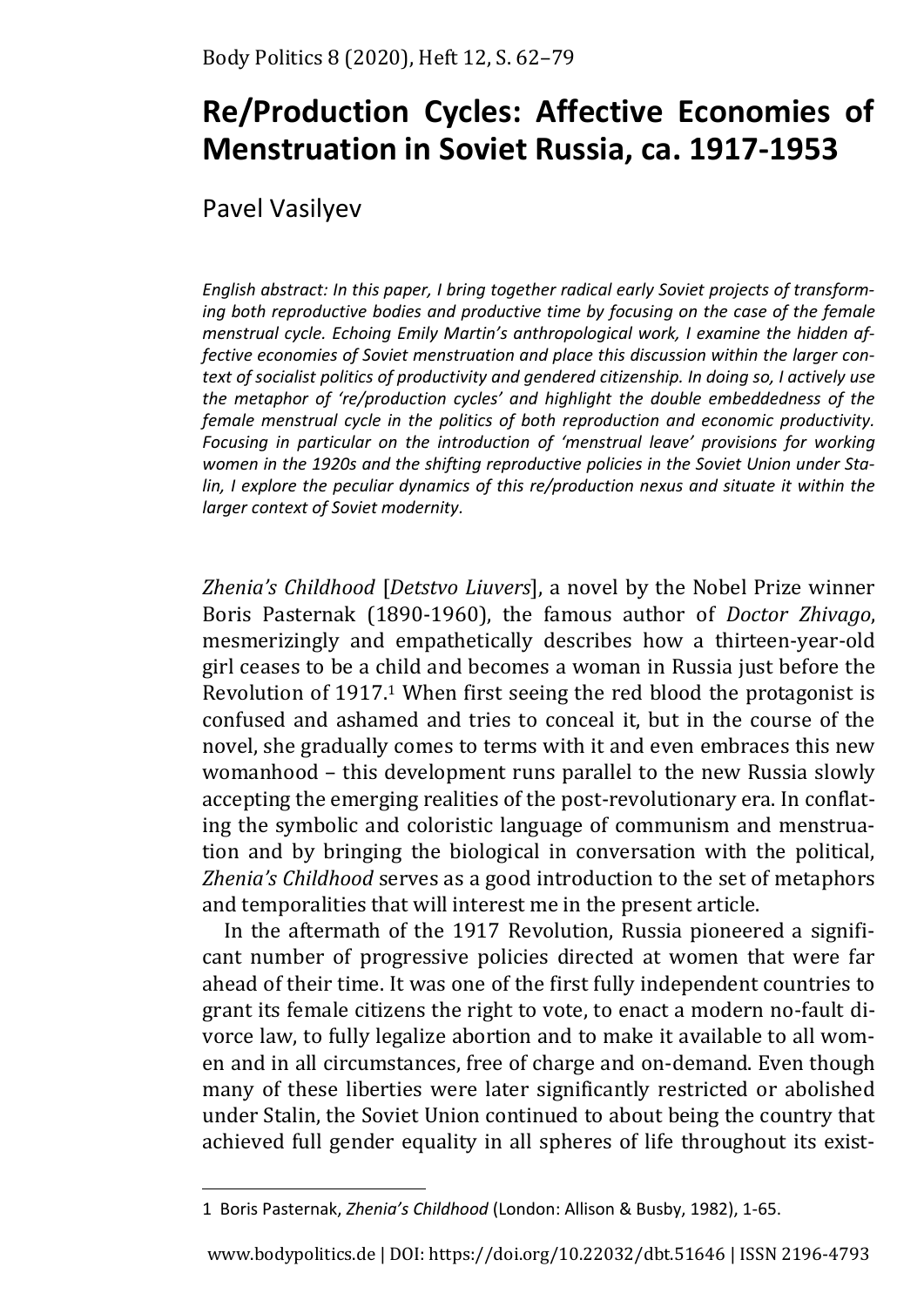ence. However, the reality often lagged behind, and Soviet women continuously found themselves subject to widespread discrimination and exploitation throughout the 20<sup>th</sup> century. Often this took the shape of the so-called 'double burden' problem, as the Soviet woman was expected to work full-time alongside her male comrades at a factory or a collective farm, yet at the same time was not relieved of her responsibilities as a mother and a homemaker.

The early Soviet period also saw one of the most radical and audacious experiments in human development that was guided by daring modernist ideas about the malleability and perfectibility of both human nature and the social environment. Especially since the end of the 1920s, the new Soviet authorities took far-reaching steps to master time and to make it serve the goals of socialist productivity. They introduced the famous 'five-year plans' that set production goals for all the industries in the country and increasingly encouraged the workers to exceed these quotas and to fulfill a 'five-year plan' within four, three or even two and a half years. In the late 1920s, the Soviets also abolished the traditional working week and instead introduced the so-called 'continuous production week' (*nepreryvnaia rabochaia nedelia*) featuring days numbered from 1 to 7 and to ensure the uninterrupted functioning of the Soviet economy. While many of these economic policies had disastrous consequences, the contemporaries also described how the illusion of mastering time increased the people's enthusiasm for the socialist project and made them believe that the Communist paradise could be established on earth within their lifetime.

In this paper, I bring together these radical early Soviet projects of transforming both reproductive bodies and productive time by focusing on the case of the female menstrual cycle. I will build on Emily Martin's anthropological work which examined both scientific and popular metaphors of menstruation and premenstrual syndrome (PMS) with a special emphasis on (failed) production and productivity.2 Using the notion of affective economies,3 I place Soviet discussions about menstruation within the larger context of socialist politics of productivity and gen-

<sup>2</sup> Emily Martin, "The Egg and the Sperm: How Science has Constructed a Romance Based on Stereotypical Male-Female Roles," *Signs: Journal of Women in Culture and Society* 16 (1991): 485-501; Martin, *The Woman in the Body: A Cultural Analysis of Reproduction* (Boston: Beacon Press, 2001).

<sup>3</sup> On 'affect/ive economies' as assemblages of bodies, technologies, markets and biomedicine, see P. T. Clough 'Future Matters: Technoscience, Global Politics, and Cultur‐ al Criticism,' *Social Text* 22, no. 3 (2004): 15 and (especially in relation to sexual capacities) Nick J. Fox and Katie J. Ward, 'Pharma in the Bedroom … And the Kitchen … The Pharmaceuticalisation of Daily Life,' *Sociology of Health & Illness* 30, no. 6 (2008): 856- 868.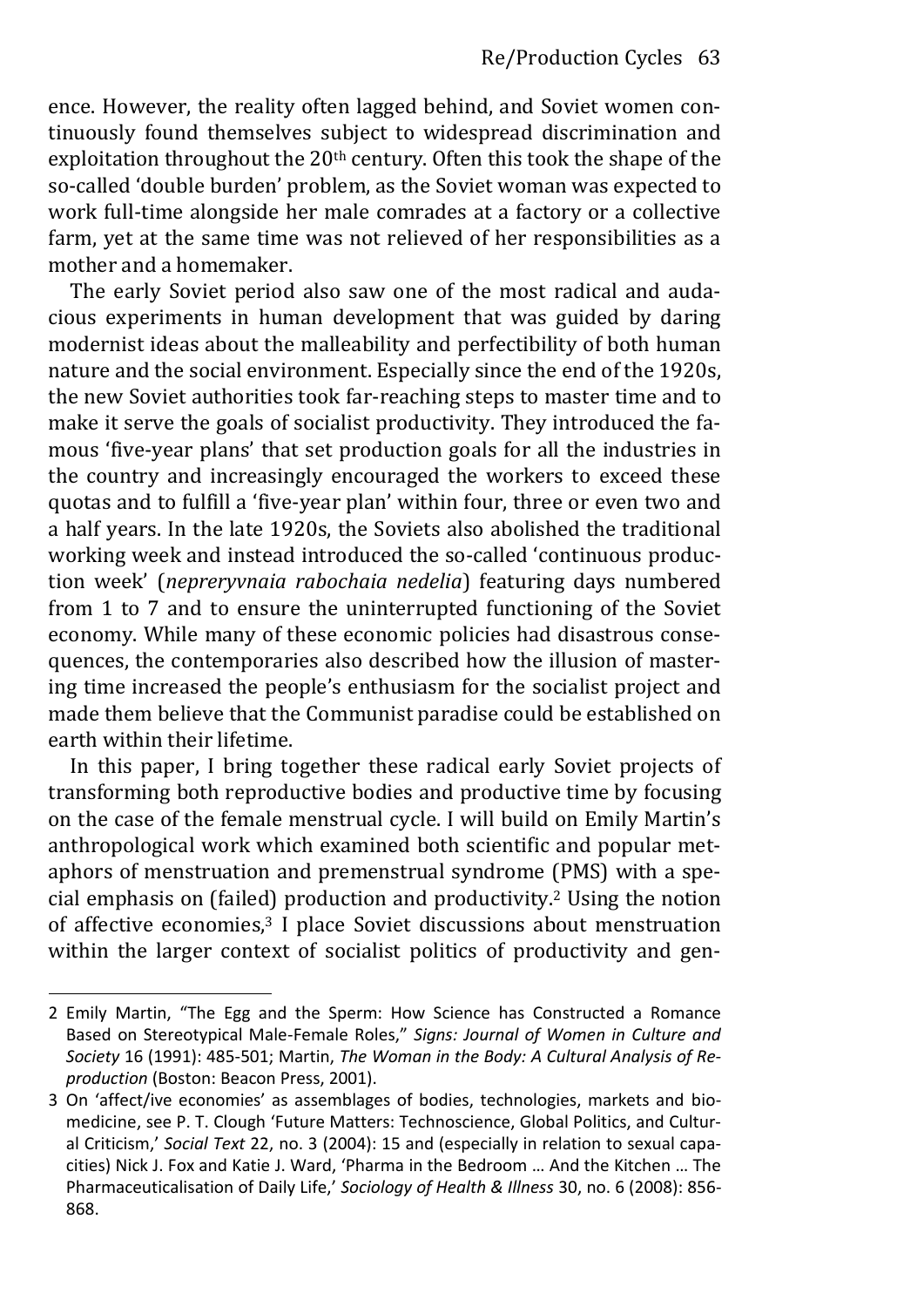dered citizenship between the October Revolution of 1917 and Stalin's death in 1953. In order to do so, I actively use the metaphor of 're/production cycles' and discuss several examples that demonstrate the double embeddedness of the female menstrual cycle in the politics of both reproduction and economic productivity. While this embeddedness is not necessarily unique to the USSR and multiple parallels can be drawn to the developments in Western Europe, the U.S. and elsewhere, there are several important features which make the Soviet case stand out, which will be highlighted in the course of this article.

I shall begin by providing an overview of early Soviet reforms in the fields of gender equality and time management. Then, I will concentrate on the introduction of 'menstrual leave' provisions for working women in the 1920s and the shifting reproductive policies in the Soviet Union under Stalin. Finally, I will explore the peculiar dynamics of this re/production nexus and situate it within the larger context of Soviet modernity.

### **Liberating Women, Mastering Time: Radical Projects of Soviet Modernity**

Predictably, the Russian Revolution of 1917 signaled a large-scale overhaul of the country's economy and the political system, but it was also accompanied by a whole range of experimental projects that sought to radically transform Russian culture, science, relations between social groups and, on a more general level, the whole system of everyday life (*byt*).4 While many of these projects were indeed formulated well before 1917,<sup>5</sup> they could only be brought to fruition in a novel political and cultural climate after the Revolution when the speed of change made all the previously unthinkable ideas seem possible.

Early Soviet policies directed at gender equality were part and parcel of this larger project of 'life reform', and in many aspects were indeed

<sup>4</sup> For examples of such experimental projects, see, e.g., Richard Stites, *Revolutionary* Dreams: *Utopian Vision and Experimental Life in the Russian Revolution* (New York: Oxford University Press, 1989); Stefan Plaggenborg, *Revolutionskultur: Menschenbilder und kulturelle Praxis in Sowjetrussland zwischen Oktoberrevolution und Stalinismus* (Köln: Böhlau, 1996); Nikolai L. Krementsov, *Revolutionary Experiments: The Quest for Immortality in Bolshevik Science and Fiction* (Oxford: Oxford University Press, 2014); Andy Willimott, *Living the Revolution: Urban Communes & Soviet Socialism, 1917-1932* (New York: Oxford University Press, 2017). See also William Rosenberg, ed., *Bolshevik Visions: First Phase of the Cultural Revolution in Russia* (Ann Arbor: Ardis Publishers, 1984).

<sup>5</sup> Daniel Beer, *Renovating Russia: The Human Sciences and the Fate of Liberal Modernity, 1880-1930* (Ithaca, NY and London: Cornell University Press, 2008).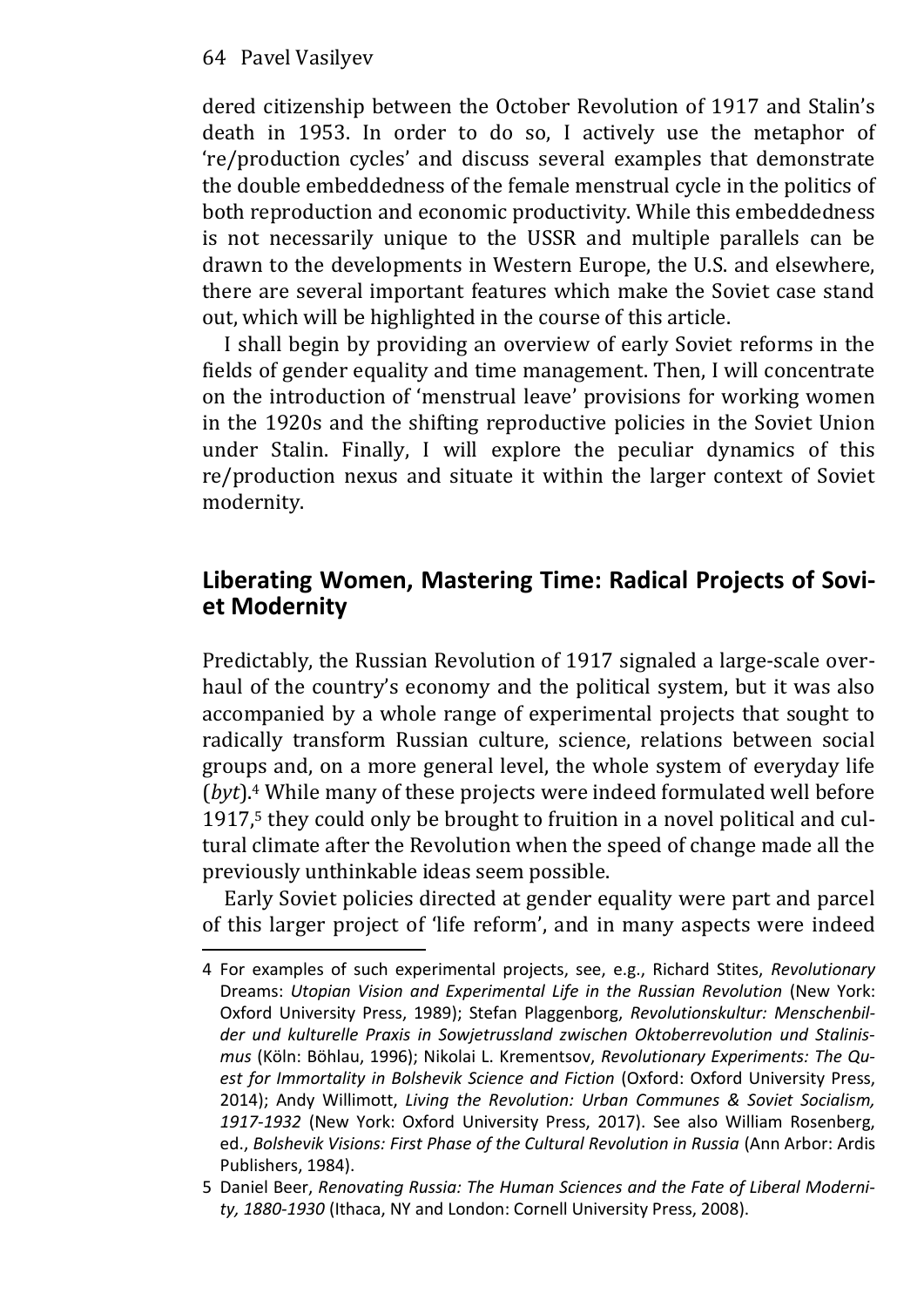pioneering achievements in the global context. For example, in the immediate aftermath of the 1917 Revolution, Russia became one of the first fully-independent countries to grant its female citizens the right to vote (the Grand Duchy of Finland within the Russian Empire was the first European country to introduce women's suffrage in 1906). In the early 1920s, early Soviet family law came to be known for its liberal, even libertarian character, with divorces being extremely easy to arrange (on the spot, no-fault, and even by mail). Seeking to get rid of what was perceived as reactionary 'bourgeois laws', the early Soviet government also took radical measures to decriminalize homosexual relations and pioneered free of charge access to abortion for all women as early as 1920, which is another global landmark. Under the feminist leadership of Alexandra Kollontai, the first People's Commissar (Minister) for Social Welfare, new emancipatory ideas about romantic love, sexuality and more egalitarian forms of companionship began to circulate across Soviet Russia.<sup>6</sup>

Of course, as more critical scholars have already noted,7 many of these 'gender reforms' were initiated by the Soviets with a pragmatic goal in mind – namely, in an attempt to win over the political loyalty of these new female, queer and other formerly marginalized citizens and to enlist their support for the Bolshevik ideological project. Indeed, as was the case with many experimental revolutionary projects, gender equality policies also suffered from Stalinist backlash as the political climate in the country turned increasingly conservative by the early 1930s. Historians and sociologists have now argued that the early Soviet emancipatory euphoria was succeeded in the Stalin era by the so-called 'double burden', as the Soviet woman was expected to work full-time alongside her male comrades at a factory or a collective farm, yet at the same time was not relieved of her responsibilities as a mother and a homemaker.<sup>8</sup> Nevertheless, the achievements of the first years of Soviet rule were very significant with regard to gender equality.

Reforming time itself was another ambitious project of the early Soviet period. As scholars such as Stefan Plaggenborg and Mariia Gumerova

<sup>6</sup> Gregory Carleton, *Sexual Revolution in Bolshevik Russia* (Pittsburgh: University of Pittsburgh Press, 2005), 38-40; Frances Lee Bernstein, *The Dictatorship of Sex: Lifestyle Advice for the Soviet Masses* (DeKalb, IL: Northern Illinois University Press, 2007), 37.

<sup>7</sup> Cf., for example, Yulia Gradskova, "Emancipation at the Crossroads Between the 'Woman Question' and the 'National Question'," in *The Palgrave Handbook of Women and Gender in Twentieth-Century Russia and the Soviet Union*, ed. Melanie Ilic (London: Palgrave Macmillan, 2018), 117-131.

<sup>8</sup> Anna Temkina and Elena Zdravomyslova, "Gendered Citizenship in Soviet and Post-Soviet Societies," in *Gender and Nation in Contemporary Europe*, ed. Vera Tolz and Stephanie Booth (Manchester: Manchester University Press, 2005), 96-115.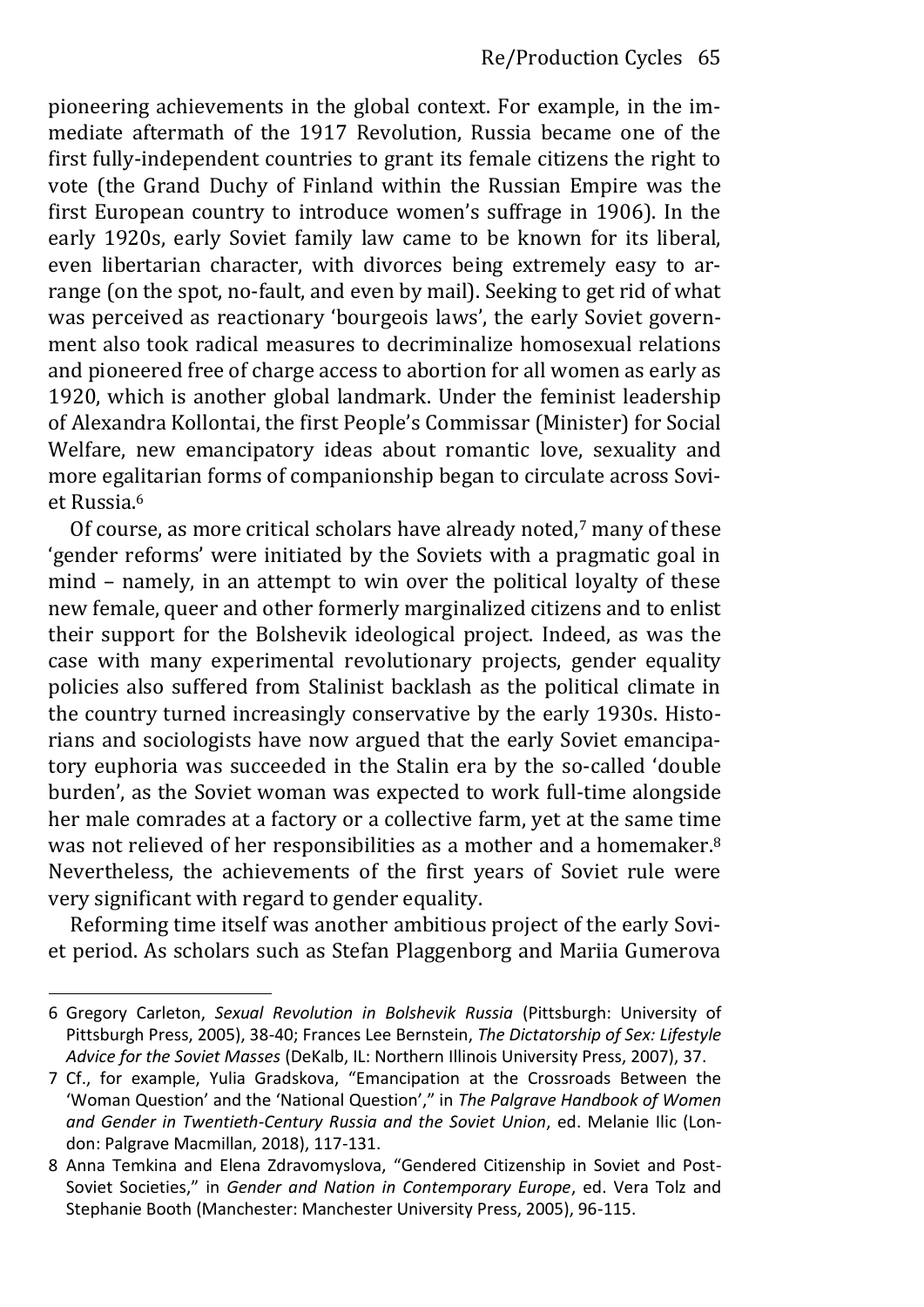have described, the post-revolutionary years witnessed a whole range of attempts to re-organize time and to make its use more efficient.9 In part, these attempts related to the larger modernist project aimed at transforming the human relationship with time and productivity,  $10$  but they also reflected specifically local preoccupations and were facilitated by the general reformatory spirit of the period.

In the middle of the Russian Revolution of 1917, the country embraced daylight-saving time for the first time in its history, which triggered both intense enthusiasm and almost existential anxieties in the population.11 Already in early 1918, just a few months after coming to power, the Bolsheviks abruptly decided to switch the country to a new

- 10 Anson Rabinbach, *The Human Motor: Energy, Fatigue, and the Origins of Modernity* (Berkeley, CA: University of California Press, 1992). Cf. also Steffan Blayney, "Indust‐ rial Fatigue and the Productive Body: The Science of Work in Britain, c. 1900-1918," *Social History of Medicine* 32, no. 2 (2019): 310-328.
- 11 A. I. Ermolaev, "Perevod chasovykh strelok v Rossii kak sledstvie voiny 1914-1918 gg. i dal'neishaia sud'ba etogo nachinaniia [The Introduction of Daylight Saving Time in Rus‐ sia as a Consequence of the 1914-1918 War and the Subsequent Fate of This Innovation]," in *Nauka i tekhnika: Voprosy istorii i teorii. Materialy XXXV mezhdunarodnoi godichnoi konferentsii Sankt-Peterburgskogo otdeleniia Rossiiskogo natsional'nogo komiteta po istorii i filosofii nauki i tekhniki RAN (24-28 noiabria 2014 g.)* [Science and Technology: Problems of History and Theory. Materials of the 35th Annual International Conference of the St. Petersburg Division of the Russian National Committee for the History and Philosophy of Science and Technology of the Russian Academy of Sciences], ed. B. I. Ivanov and E. I. Kolchinskii (St. Petersburg: SPbF IIET RAN, 2014), 61-67. For the discussion in the Petrograd popular press of the time, see, e.g., here: N. Abolin, "Pod utro [Before the Dawn]," *Petrogradskii listok*, 11 July 1917, 5.

<sup>9</sup> Plaggenborg, *Revolutionskultur*; Mariia Gumerova, "'Nepreryvka' i antireligioznaia agi‐ tatsiia," [*Nepreryvka* and Anti-Religious Propaganda] in *Konstruiruia 'sovetskoe'?: Politicheskoe soznanie, povsednevnye praktiki, novye identichnosti: materialy nauchnoi konferentsii studentov i aspirantov (14-15 aprelia 2011 goda, Sankt-Peterburg)*  [Constructing the 'Soviet'? Political Consciousness, Everyday Practices, New Identities: Materials of Student Conference, St. Petersburg, April 14-15, 2011] (St. Petersburg: Evropeiskii universitet v Sankt-Peterburge, 2011), 58-63; Gumerova, "Natsionalizatsiia svobodnogo vremeni (SSSR 1920-1930-e gg.)," [Nationalization of Free Time (USSR, 1920s-1930s] in *Konstruiruia 'sovetskoe'?: Politicheskoe soznanie, povsednevnye praktiki, novye identichnosti: materialy nauchnoi konferentsii studentov i aspirantov (20-21 aprelia 2012 goda, Sankt-Peterburg)* [Constructing the 'Soviet'? Political Conscious‐ ness, Everyday Practices, New Identities: Materials of Student Conference, St. Petersburg, April 20-21, 2012] (St. Petersburg: Evropeiskii universitet v Sankt-Peterburge, 2011), 46-51; Gumerova, "Mesto nepreryvnoi proizvodstvennoi nedeli (1929-1931) v antireligioznoi kampanii sovetskogo pravitel'stva," [The Place of Uninterrupted Working Week (1929-1931) in the Anti-Religious Campaign of the Soviet Government] in *Bulletin des Deutschen Historischen Instituts Moskau Nr. 6,* ed. Katja Bruisch (Moscow: Deutsches Historisches Institut Moskau, 2012), 66-80. See also Katriona Kelli [Catriona Kelly], "'V tikhom omute': Avgust kak mesiats otdykha/trudovykh budnei v pozdnesovetskoi Rossii [Still Waters? August as a Month of Rest/Everyday Work in Late Soviet Russia]," *Novoe literaturnoe obozrenie* no. 117 (2012): 281-304.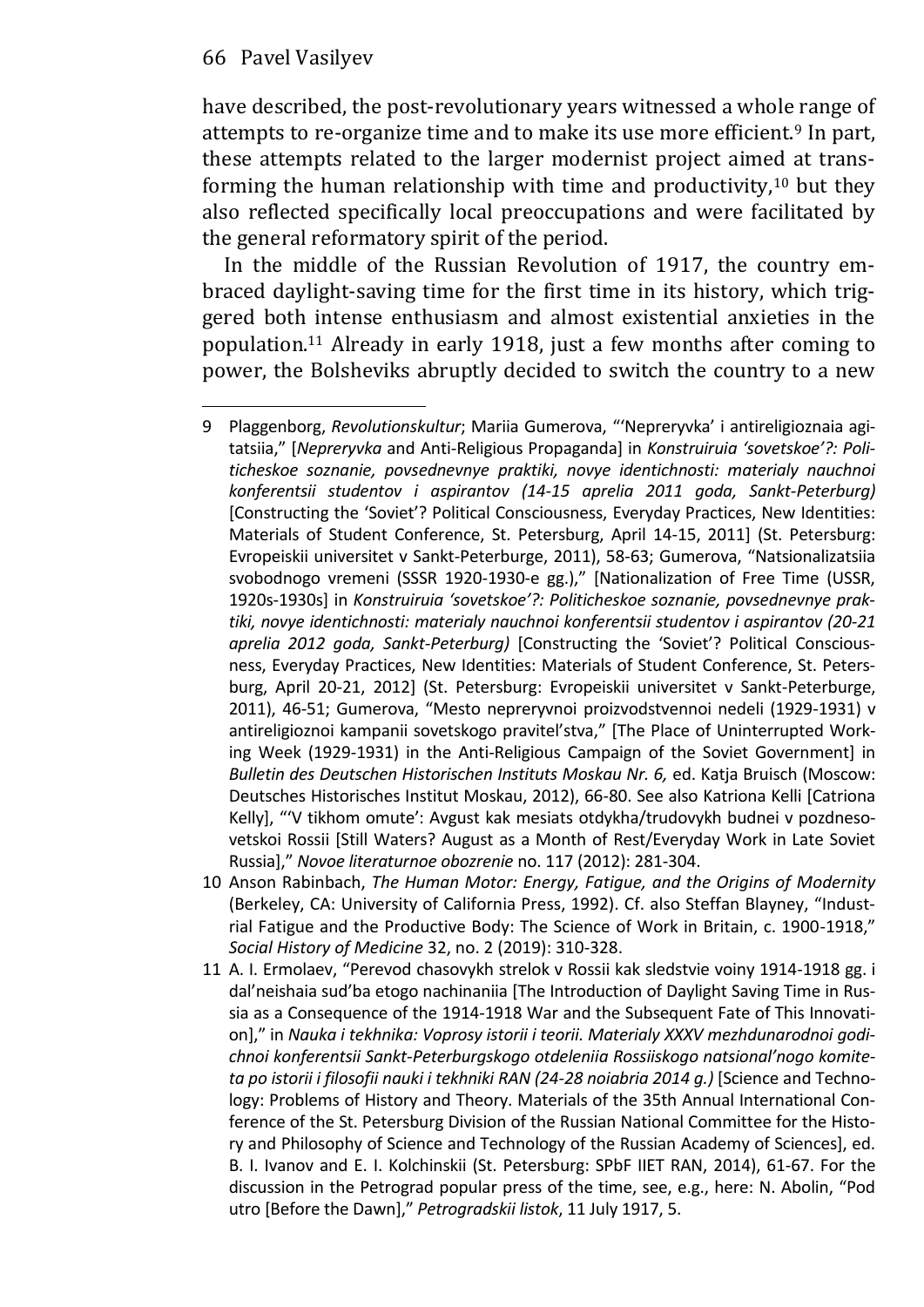calendar, thus bringing it in sync with the Gregorian system employed in the West since the  $16<sup>th</sup>$  century. As a result, Russia miraculously leapfrogged the first half of February 1918, with its citizens going to sleep on January 31 and waking up on February 14.

By the late 1920s, as Stalin was gradually consolidating political power in the Soviet Union, the decision was made to accelerate the technological development of the country to achieve the paramount goal of 'catching up with the West'. As the Soviet leader himself put it at the First Conference of Workers in 1931: 'We are fifty or a hundred years behind the advanced countries. We must make up this gap in ten years. Either we do it or they will crush us.'<sup>12</sup> Accordingly, the five-year plans that were introduced for a better planning of the socialist economy were now increasingly being revised, with workers in different industries being encouraged to fulfill these quotas within four, three or even two and a half years. This was further facilitated by the abolishment of traditional days of the week and the switch to the so-called 'continuous production week' (*nepreryvka*) which was also believed to help eliminate 'religious superstition' by banishing Orthodox Christian holidays.<sup>13</sup>

All these changes in 'time management' certainly gave many Soviet politicians and ordinary citizens an illusion of being able to master time and to make it serve the purposes of socialist productivity. The apparent capability of the new government to move 'time forward' (to borrow a famous expression from Vladimir Mayakovsky's 1930 play, *The Bathhouse*) and significant advances in many branches of Soviet industry contributed to the emergence of a new sense of optimism that persisted despite the Great Famine and the purges of the 1930s.<sup>14</sup>

In the following two parts, I will focus on the case of the female menstrual cycle which, I believe, can serve as a useful prism for bringing the two early Soviet reform projects of gendered citizenship and socialist productivity together. In order to do so, I have employed a wide range of sources from archival materials and articles in medical journals to fictional texts. I start with the more conventional definition of the men-

<sup>12</sup> Iosif V. Stalin, "O zadachakh khoziaistvennikov: Rech' na Pervoi Vsesoiuznoi konferent‐ sii rabotnikov sotsialisticheskoi promyshlennosti 4 fevralia 1931 g. [On the Tasks of the Industry: Speech at the First All-Union Conference of Workers of Socialist Industry, February 4, 1931]," in Stalin, *Sochineniia* [Works], vol. 13 (Moscow: Gosudarstvennoe izdatel'stvo politicheskoi literatury, 1951), 39.

<sup>13</sup> Gumerova, "'Nepreryvka' i antireligioznaia agitatsiia"; Gumerova, "Mesto nepreryvnoi proizvodstvennoi nedeli".

<sup>14</sup> Stephen Kotkin, *Magnetic Mountain: Stalinism as Civilization* (Berkeley, CA: University of California Press, 1995). Cf. also Jason Cieply, *Voices of Enthusiasm: The Mobilization of Revolutionary Emotion in Soviet Literature and Culture, 1917-1935* (PhD diss., Stanford University, 2016).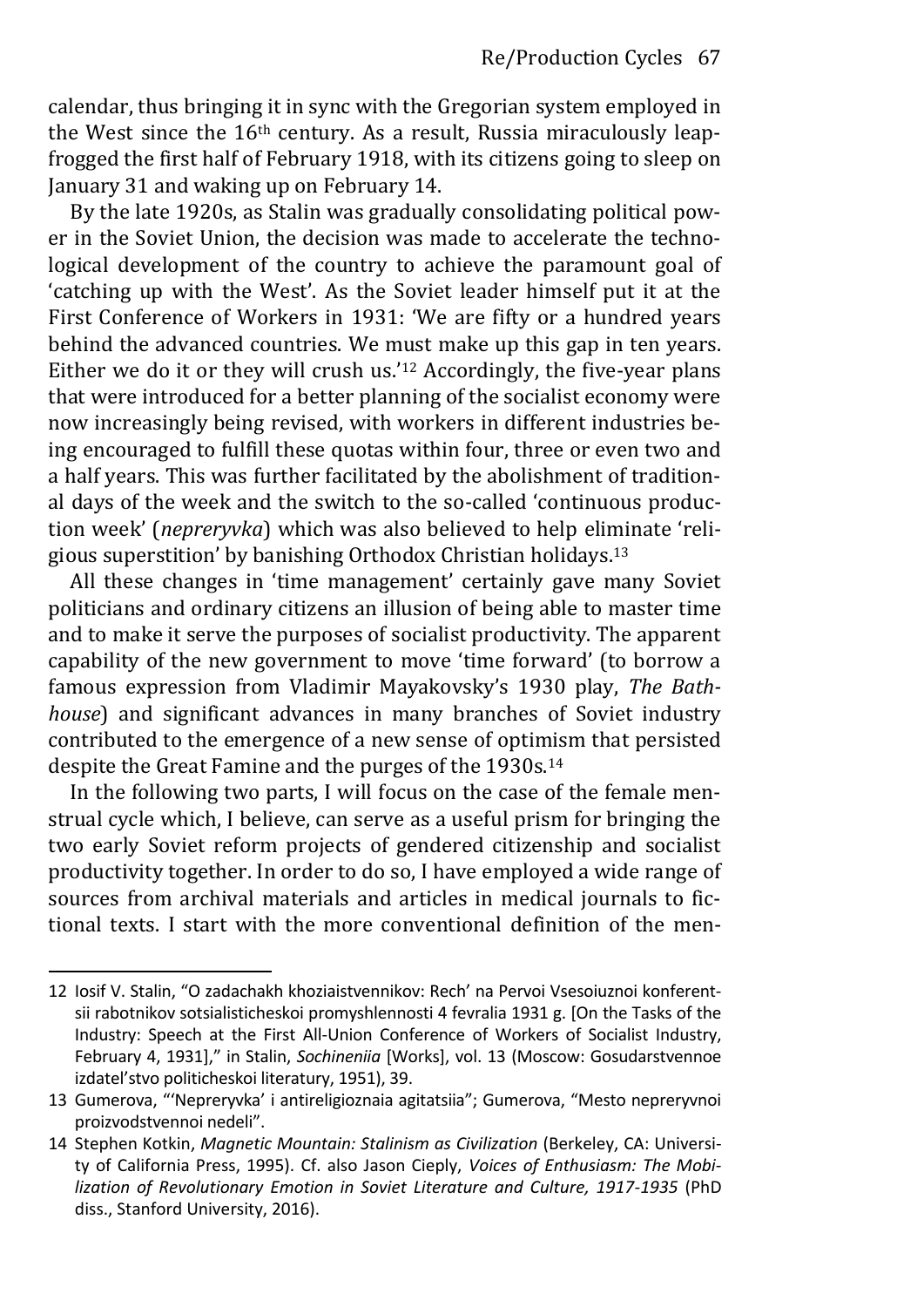strual cycle as a *reproductive* one before looking at its embeddedness in the larger politics on *production* in the early Soviet Union.

# **Reproduction Cycles: New Citizen-Soldiers for the Soviet Motherland**

Evgenii Zamiatin's story *Navodnenie* [The Flood] (1929), one of the best murder stories in Russian literature, set in early Soviet Leningrad in the mid-1920s, opens up with a fascinating and somewhat disturbing passage that discusses the marital union of Trofim Ivanovich, a steam-boiler operator, and his thirty-something wife Sof'ia. A seemingly normal marriage – yet one that is also haunted by something elusively 'not right' [*chto-to ne to*]. This unspoken 'not right' is finally revealed when Trofim Ivanovich proclaims against the backdrop of the rising water in the Neva – 'You don't give birth to children, that's *it*'. With these words, he accuses Sof'ia of not conforming to the conventional gender role which closely tied the status of a married woman to giving birth. On morning after this conversation Sof'ia wakes up screaming from a nightmare only to be scared further as she discovers that her hands are covered in blood. But this, as the author notes to calm the reader, 'was her usual female blood' [*eto byla ee obyknovennaia zhenskaia krov'*]. The onset of the menstrual cycle here both symbolizes Sof'ia's (yet another) failure to conceive a child and serves as a 'bloody' introduction to a fascinating tale of jealousy and revenge. Indeed, at the end of *Navodnenie*, Sof'ia simultaneously fulfills her reproductive role as she gives birth to a baby girl – and pleads guilty to a bloody murder that she committed in a fit of rage.<sup>15</sup>

This, of course, is a highly peculiar take on the menstrual cycle as a reproductive one – one that serves its main purpose in *re*-*producing* new citizens for the country. In the highly politicized and militarized Soviet context before and after the Second World War, one may also add that female reproductive health was primarily valued as the 'incubator' for producing new soldiers or for 'replacing the dead'<sup>16</sup> (although it was by no means exclusive in this regard as similar processes could also be de-

<sup>15</sup> Evgenii Zamiatin, 'The Flood', in Zamiatin, *The Dragon: Fifteen Stories,* trans. Mirra Ginsburg (Chicago: University of Chicago Press, 1976).

<sup>16</sup> Chris Burton, "Minzdrav, Soviet Doctors and the Policing of Reproduction During Late Stalinism, 1943-53," *Russian History* (Summer 2000): 197-221; Mie Nakachi, "Repla‐ cing the Dead: The Politics of Reproduction in the Postwar Soviet Union," (New York: Oxford University Press, 2021).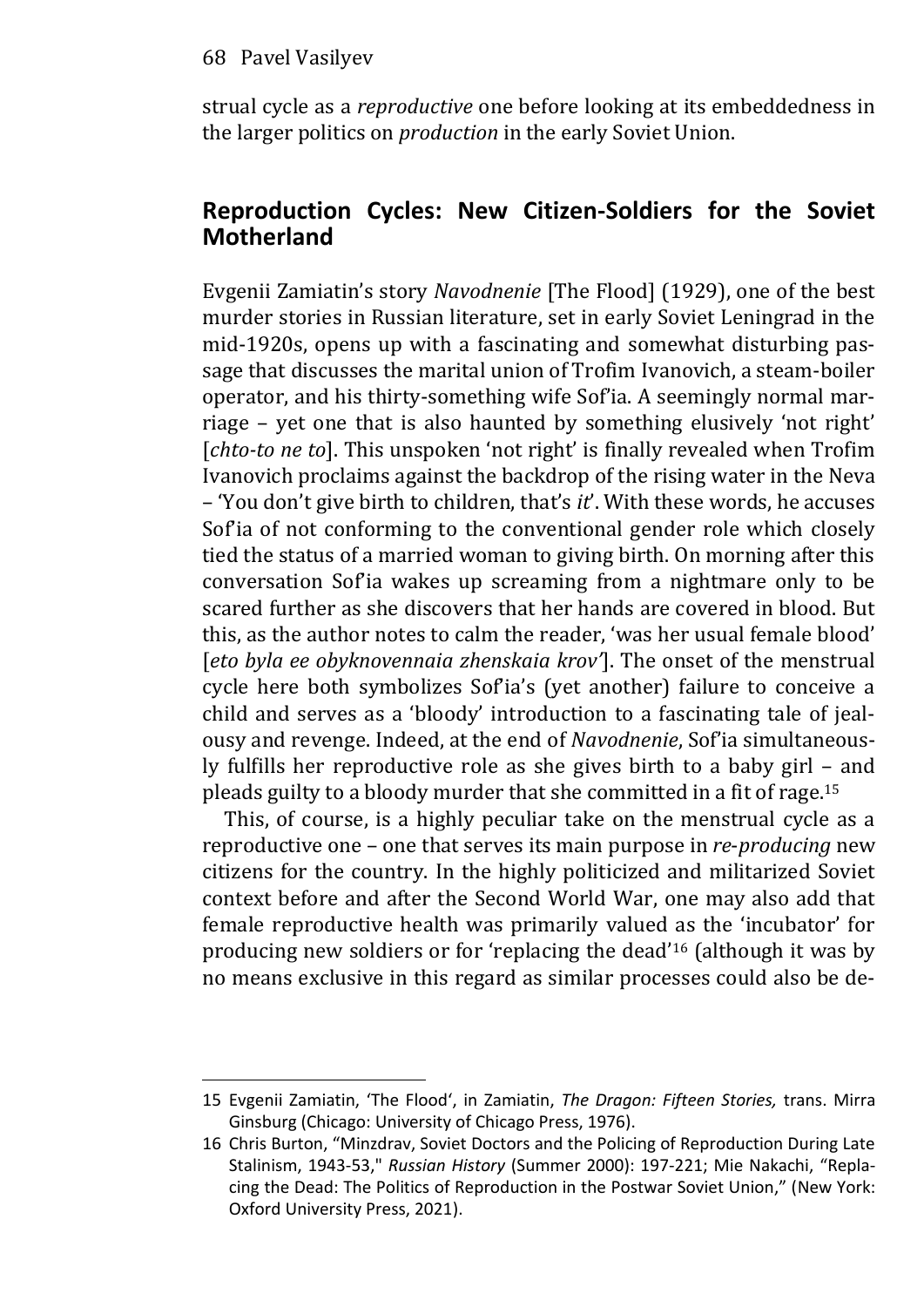tected in Germany, Israel or the United States, as described by scholars such as Atina Grossmann and others).<sup>17</sup>

Under Stalin, liberal early Soviet projects began to lose popularity and were ultimately replaced by a rather restrictive set of reproductive policies. By the mid-1930s, homosexuality and abortion were re-criminalized again, and the divorce procedure was becoming more and more complicated and costly for Soviet citizens. On the incentive side, the government was actively encouraging higher birthrates, culminating in the establishment of a special 'Mother Heroine' (*mat'-geroinia*) legal status for women with ten children or more that was introduced towards the end of the Second World War.

In a similar vein, the 'normalization' of the female menstrual cycle also came to be perceived as a pre-condition for a 'normal' reproduction of the citizen-soldiers for the socialist state.<sup>18</sup> This was reflected in a number of ambitious scientific projects that were launched by the Soviets in the 1920s and 1930s with the goal of mastering experimental endocrinology and using hormonal drugs to make human bodies better suited for the purposes of building 'socialism in one country'.<sup>19</sup> This reflected the global early  $20<sup>th</sup>$  century fascination with the (largely unfulfilled) promises of experimental endocrinology and its potential in managing human populations for the needs of the modern state.<sup>20</sup>

<sup>17</sup> On the post-Holocaust politics of reproduction in Central and Eastern Europe and the Middle East, see Atina Grossmann, *Jews, Germans, and Allies: Close Encounters in Occupied Germany* (Princeton: Princeton University Press, 2007); Grossmann, *Wege in der Fremde: Deutsch-jüdische Begegnungsgeschichte zwischen Feldafing, Berlin und Teheran* (Göttingen: Wallstein, 2012); Mark Edele, Sheila Fitzpatrick and Grossman, eds., *Shelter from the Holocaust: Rethinking Jewish Survival in the Soviet Union*  (Detroit: Wayne State University Press, 2017). On the 'baby boom' in the United Sta‐ tes after the Second World War, see Landon Jones, *Great Expectations: America and the Baby Boom Generation* (New York: Coward, McCann and Geoghegan, 1980); Neil Howe and William Strauss, *Generations: The History of America's Future, 1584 to 2069* (New York: William Morrow, 1991), 299-316.

<sup>18</sup> Cf. also the discussion of reproduction in Michele Rivkin-Fish, *Women's Health in Post-Soviet Russia: The Politics of Intervention* (Bloomington, IN: Indiana University Press, 2005) and Inna Leykin, "Population Prescriptions: State, Morality, and Population Politics in Contemporary Russia," (PhD. diss.: Brown University, 2010).

<sup>19</sup> Nikolai Krementsov, "Hormons and the Bolsheviks: from Organotherapy to Experi‐ mental Endocrinology, 1918-1929," *Isis* 99, no. 3 (2008): 486-518; Alexander Etkind, "Beyond Eugenics: The Forgotten Scandal of Hybridizing Humans and Apes," *Studies in History and Philosophy of Biological & Biomedical Sciences* 39, no. 2 (2008): 205- 210.

<sup>20</sup> Heiko Stoff, *Ewige Jugend: Konzepte der Verjüngung vom späten 19. Jahrhundert bis ins Dritte Reich* (Cologne: Böhlau, 2004); Chandak Sengoopta, *The Most Secret Quintessence of Life: Sex, Glands and Hormones 1850-1950* (Chicago and London: University of Chicago Press, 2006); Christer Nordlund, *Hormones of Life: Endocrinology, the Pharmaceutical Industry, and the Dream of a Remedy for Sterility* (Sagamore Beach,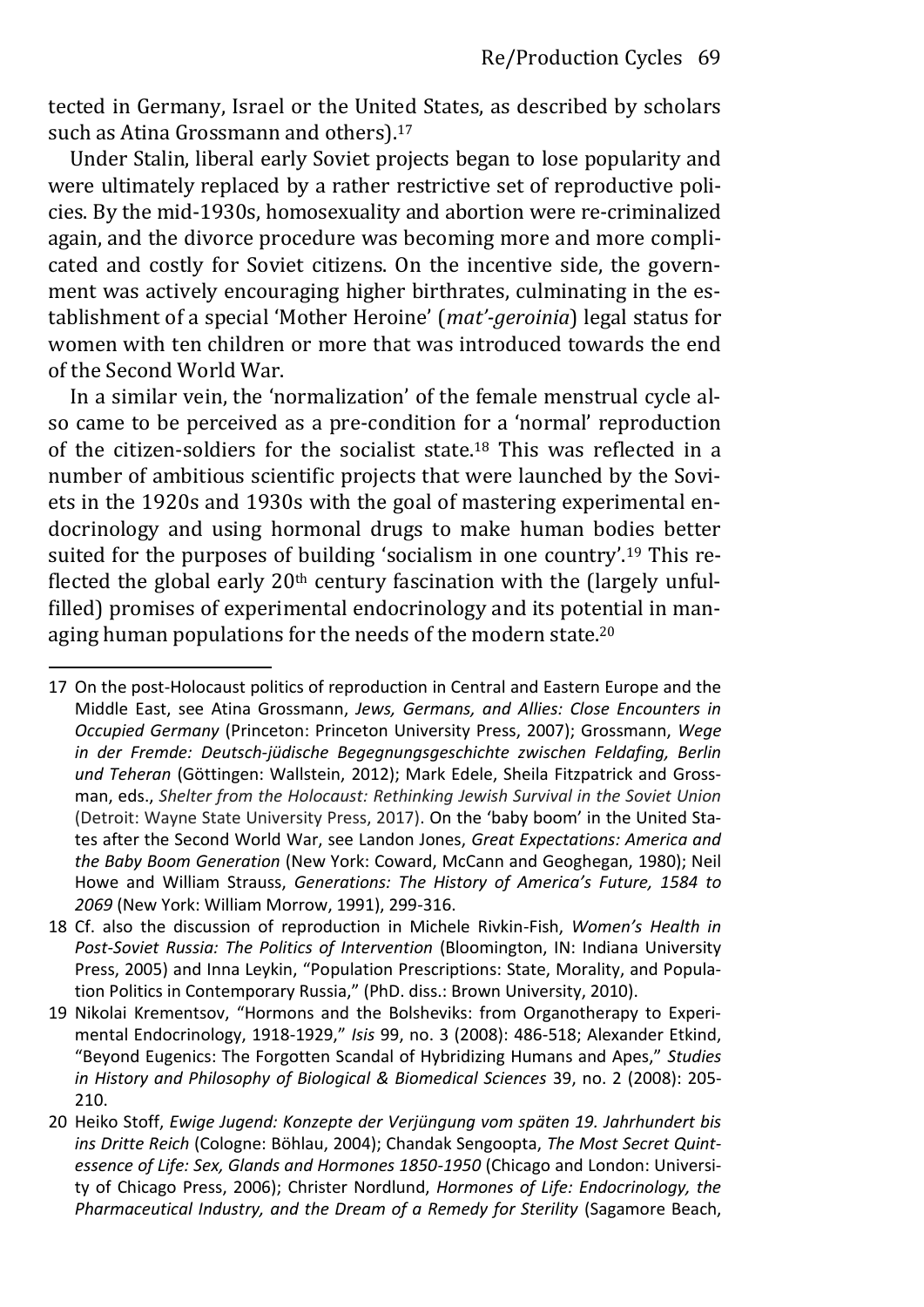One of the most ambitious attempts of this kind was the story of *gravidan* – an allegedly all-curing hormonal drug from the urine of pregnant women that was developed and actively promoted by Moscow doctor Aleksei Zamkov (husband of renowned Soviet sculptor Vera Mukhina) from the late 1920s onward. In 1932, he was given unprecedented amounts of financial, administrative and human resources to launch his pet project – the State Research Institute for 'Urogravidanotherapy'.

In the mid-1930s, *gravidan* was industrially produced on a mass scale and used by Soviet physicians to treat an impressive list of conditions ranging from alcoholism and drug addiction to hemorrhoids to the 'progressive exhaustion of the nervous system' (*progressiruiushchee istoshchenie nervnoi sistemy*),<sup>21</sup> yet there was an explicit focus on reproductive health and rejuvenation. Employing a payment scheme that was pro-rated for income, the Institute managed to attract both the Soviet elite and ordinary citizens<sup>22</sup> and to set up a whole network of branches in different areas of the Soviet Union.<sup>23</sup> Even though Zamkov's whole idea of 'urogravidanotheraphy' had been largely discredited by the late 1930s and he himself had gotten into serious trouble with the Soviet authorities, some of his disciples managed to pursue a successful career in medicine and continued administration of *gravidan* until the mid-1960s.24 Industrial production of *gravidan* in the USSR only stopped in 1964.

- 22 Gosudarstvennyi arkhiv Rossiiskoi Federatsii [State Archive of the Russian Federation] (hereinafter referred to as GARF), *fond* A-7840, *opis'* 1, *delo* 7.
- 23 GARF, *fond* A-7840, *opis'* 1, *delo* 1, *l.* 201, 217.
- 24 Strel'chuk, *Klinika i lechenie narkomanii* [Clinical Picture and Therapy of Drug Addiction], 2nd edn (Moscow: Medgiz, 1949), 64; Strel'chuk, *Klinika i lechenie narkomanii* [Clinical Picture and Therapy of Drug Addiction], 3rd edn (Moscow: Medgiz, 1956); Viktor Ostroglazov, "Mif o gravidane," *Meditsinskaia gazeta* no. 60-61 (2008); Alisher

MA: Science History Publications, 2011); Michael Pettit, "Becoming Glandular: En‐ docrinology, Mass Culture, and Experimental Lives in the Interwar Age," *American Historical Review* 118, no. 4 (2013): 1052-1076; Randi Hutter Epstein, *Aroused: The History of Hormones and How They Control Just About Everything* (New York: W. W. Norton & Company, 2018).

<sup>21</sup> Iosif V. Strel'chuk and P. P. Obnorskii, "Gravidanoterapiia v bor'be s narkomaniei," [Gravidanotherapy In The Struggle Against Drug Addiction] *Biulleten' instituta gravidanoterapii* 1 (1934): 37-44; Strelchuk, Obnorskii, N. E. Dudko et al., "Gravidan i prob‐ lema bor'by s prezhdevremennym odriakhleniem pri alkogol'noi i morfiinoi intoksi‐ katsii," [Gravidan and the Problem of Struggle Against Premature Aging by Alcohol and Morphine Addicts] *Biulleten' instituta gravidanoterapii* 2 (1935): 42-50; N. E. Dudko, "Gravidanoterapiia gemorroia u narkomanov," [Gravidanotherapy of Hemor‐ rhoids in Drug Addicts] *Biulleten' instituta gravidanoterapii* 2 (1935): 61-65; Evgenii Zhirnov, "Mocha i kamen'," [Urine and Stone] *Kommersant Vlast'* 49 (2001): 56; Zhirnov, "Progressiruiuschee istoschenie nervnoi sistemy," [Progressive Exhaustion of the Nervous System] *Kommersant Vlast'* 19 (2009): 64.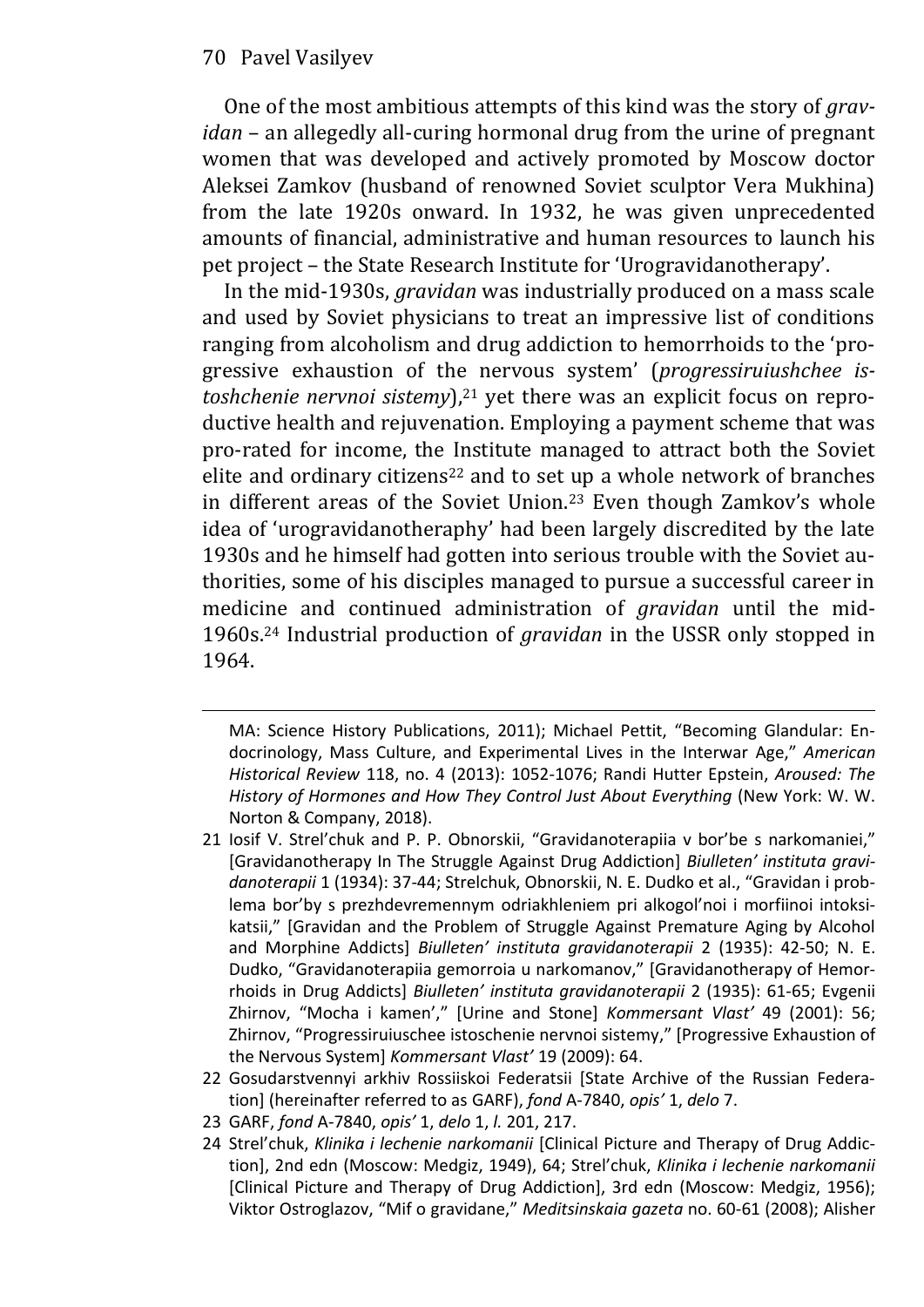Another radical and extravagant project of this kind was also initiated in 1932 when medical doctor Ignatii Kazakov founded his own state-ofthe-art facility: the State Research Institute for Metabolism and Endocrine Disorders. Kazakov's method of 'lysate therapy' involved extracting secrets of different organs (with a special emphasis on sex organs) from recently slaughtered animals with the goal of influencing metabolism in humans.25 Like his competitor, Kazakov, too, engaged with different Soviet organizations (most significantly, the trade unions) to set up a network of partner institutions and attract additional funding.<sup>26</sup>

Even though 'lysate therapy' also initially claimed to have been extremely successful it ultimately did not succeed in delivering the allcuring drug that Kazakov had promised. By the end of the 1930s, this institute was also liquidated and the scientists behind it were discredited and purged (Kazakov himself was shot in Moscow in March 1938).

Crucially, the treatment of amenorrhea (absence of menstruation, in that period often linked to sterility and thus endangering human reproduction on the national scale) was one of the central concerns for both Zamkov and Kazakov. Understanding amenorrhea as primarily an endocrine disorder, both doctors proposed that the injections of their respective miracle drug of choice would remove the issue by normalizing metabolism in women.<sup>27</sup> The State Research Institute for 'Urogravidanotherapy' boasted over 100 successful cases of treating menstrual cycle disorders with *gravidan*. 28 Some of these were very high profile, as evident from the much-publicized case of the wife of Professor Skladovskii (a researcher at the Moscow Institute of Experimental Biology) who stopped menstruating and developed severe psychiatric symptoms following a previous unsuccessful operation. After just three injections of *gravidan*, this woman was allegedly completely cured.29 Similarly, Kazakov reported an astonishing 91% success rate in the treatment of amenorrhea with his 'lysate therapy'.<sup>30</sup>

Latypov, "The Soviet Doctor and the Treatment of Drug Addiction: 'A Difficult and Most Ungracious Task'," *Harm Reduction Journal* 8, no. 32 (2011): 16.

<sup>25</sup> See *Teoriia i praktika lizatoterapii po metody I.N. Kazakova* [Theory and Practice of Lysate Therapy by I.N. Kazakov] (Moscow: Medgiz, 1934).

<sup>26</sup> GARF, *fond* R-5474, *opis'* 14, *delo* 588.

<sup>27</sup> Ibid.

<sup>28</sup> Rossiiskii gosudarstvennyi arkhiv ekonomiki [Russian State Archive of Economy] (hereinafter referred to as RGAE), *fond* 9457, *opis'* 3, *dela* 475-481, 485-488, 490- 492, 496-498, 507-511.

<sup>29</sup> I.A. Blium, "Zhenskaia ferma v Abramtsevo [Female Farm in Abramtsevo]," *Sergievgrad*, November 15, 2019, available at: https://www.sergievgrad.ru/news/2684975/gravidanzenskaa-ferma-v-abramcevo-cast-vtoraa (accessed January 23, 2022).

<sup>30</sup> GARF, *fond* R-5474, *opis'* 14, *delo* 588.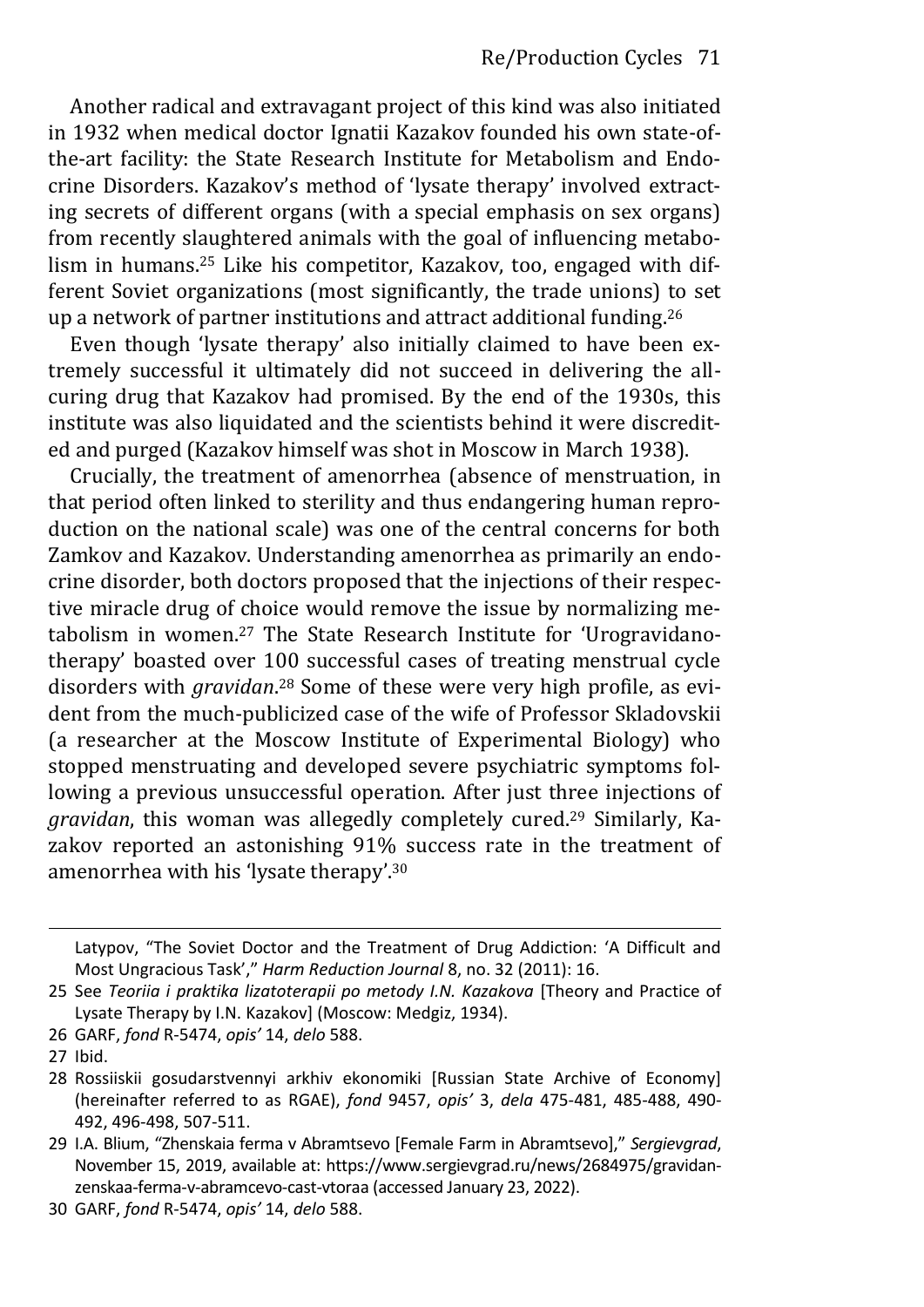While there is no definitive evidence as to why exactly these two projects were so quickly abandoned after being highly praised early on, most explanations point to the fact that both Zamkov and Kazakov had close connections with Soviet political and cultural elites. This fact both enabled them to recruit unprecedented resources early in the decade and made them vulnerable in the context of the Great Terror of the late 1930s.

However, these two competing large-scale institutional projects signified the beginning of modernist medical attempts at normalizing, regulating, and managing the female menstrual cycle with the help of hormonal drugs. Indeed, '(auto)urinotherapy' remains an influential branch of alternative medicine in Russia until today<sup>31</sup> while lysates (recast as 'cytamins' since the 1970s) have become an example of a popular and successfully commercialized dietary supplement developed in Russia but available globally online.<sup>32</sup>

## **Cycles of Production: The Politics of Menstrual Leave in the Soviet Union**

Let us now turn to the discussion of socialist politics of productivity. For many women around the globe, their period experience is accompanied by menstrual cramps and a substantial amount of pain is involved. In the contemporary world, whether or not a woman will be allowed to take a few days off because of her monthly period, depends on the national jurisdiction. Examples of countries that guarantee their citizens this 'menstrual leave' provision include Japan, South Korea, Indonesia and Taiwan.33 At the same time, it is not accepted in most countries, including the Russian Federation.

Menstrual leave remains a highly controversial and hotly debated policy. On the one hand, it can be viewed as a piece of progressive legislation that accounts for a specific condition that many women around the

<sup>31</sup> See, e.g., recent discussion in Tat'iana Brit, "'Ia lechus' mochoi': Endokrinolog – o patsiente, kotoryi vpechatalsia v pamiat' ['I Treat Myself With Urine': An Endocrinologist Recalls a Memorable Patient]," *Meditsinskaia Rossiia*, 9 April 2019, https://medrussia.org/28248 vrach-o-pacientakh-kotorie/ (accessed January 23, 2022)

<sup>32</sup> http://cytamins.ru/ (accessed January 23, 2022)

<sup>33</sup> See Sophie Cullinane, "There Are Countries Where 'Menstrual Leave' Is Actually a Thing," *Grazia*, 20 May 2014, https://graziadaily.co.uk/life/real-life/countriesmenstrual-leave-actually-thing/ (accessed January 23, 2022); Aneri Pattani, "In Some Countries, Women Get Days Off for Period Pain," *The New York Times*, 24 July 2017, https://www.nytimes.com/2017/07/24/health/period-pain-paid-time-off-policy.html (accessed January 23, 2022).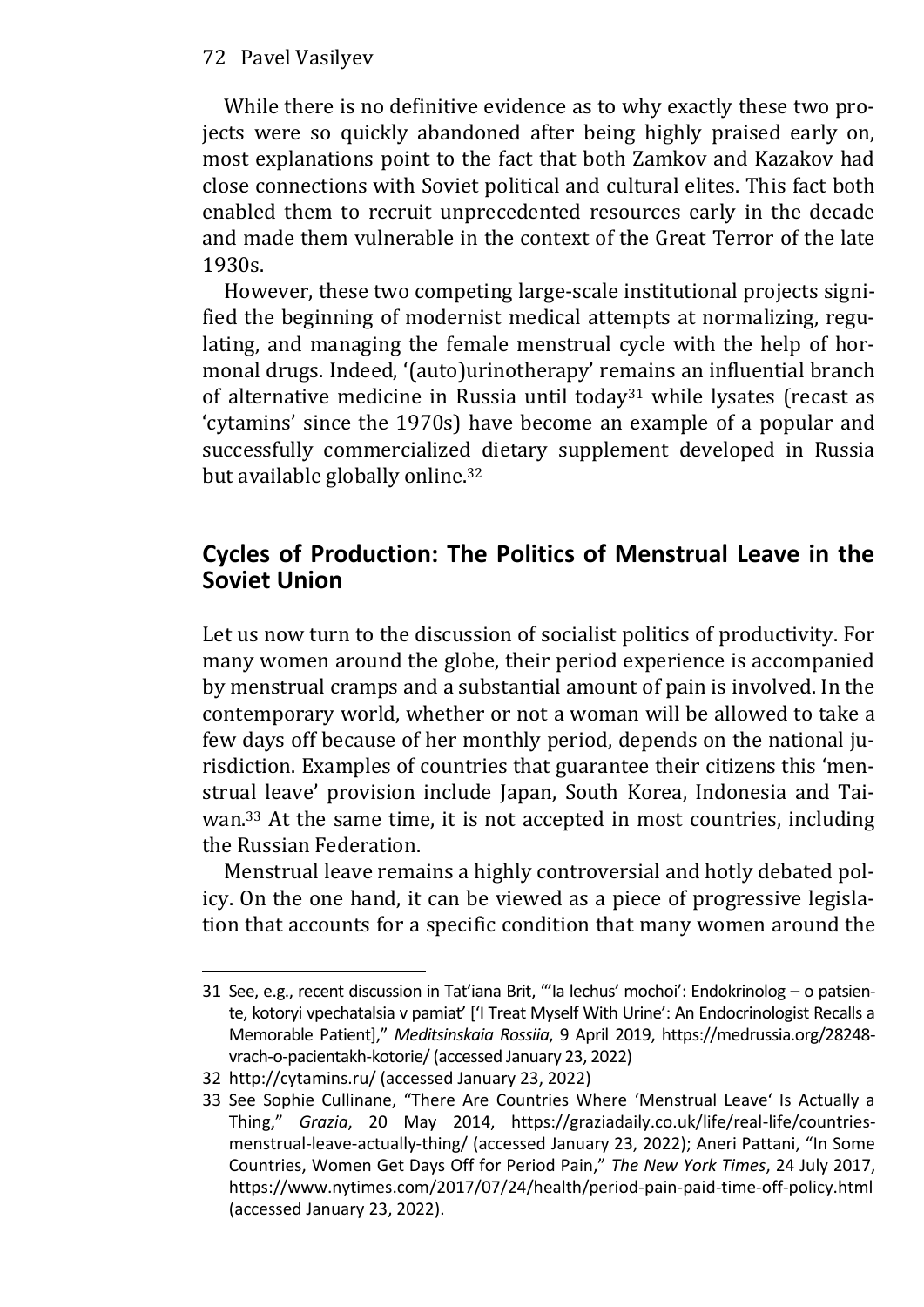world experience on a regular basis by providing a tailored and accommodating response to this 'medical necessity'. It can thus be compared to explicitly gendered legislative provisions that exist in most countries today in relation to pregnancy and childbirth.

On the other hand, however, menstrual leave is often dismissed as a discriminatory measure, criticism of women's work efficiency and a veiled form of sexism. Indeed, it seems that the underlying assumption of any menstrual leave policy is the idea that the female organism cannot function properly and to its full extent a few days a month – and, of course, it is the male organism that is taken to be the 'standard' in this comparison. This is also evident from a recent controversial statement by Russian President Vladimir Putin who famously confessed in an interview to the American director Oliver Stone that he is 'not a woman' and hence 'does not have bad days'. Putin further stressed that in making this judgement he 'was not trying to insult anyone': 'That's just the nature of things. There are certain natural cycles.'<sup>34</sup>

Putin's intent here is blatantly obvious – yet veiled enough to remain within the imagined borders of decency. But what are these 'natural cycles' and how exactly do they work in a post-socialist setting? While there is currently no menstrual leave provision in the Russian Federation, a similar policy *did* exist for some time in the 1920s and the 1930s in the jurisdiction that was called the Russian Soviet Federative Socialist Republic (RSFSR). This important historical example remains relatively unknown in the contemporary world and deserves further discussion and analysis.

In line with the Soviet modernist ideas that were discussed above, some social theorists of that turbulent period even linked menstruation to the subjugated position of women under capitalism and predicted its disappearance in the communist future. For instance, Martyn Liadov, the rector of the Sverdlov Communist University (the foremost school for Soviet activists in the 1920s and the 1930s) caused much uproar and debate when he published *Voprosy byta* [Problems of Everyday Life] in 1925. In this controversial book, he insisted that the menstrual cycle in human females was simply a function of the market economy in which a 'woman … was transformed into private property and had to be prepared to satisfy her master's demand at any time'.<sup>35</sup> This unorthodox view of female biology proved to be too radical even for the revolution-

<sup>34</sup> Matthew Diebel, "Vladimir Putin: 'I am not a woman, so I don't have bad days'," *USA Today*, 7 June 2017, [https://www.usatoday.com/story/news/world/2017/06/07/vladimir](https://www.usatoday.com/story/news/world/2017/06/07/vladimir-putin-i-am-not-woman-so-dont-have-bad-days/376589001)[putin-i-am-not-woman-so-dont-have-bad-days/376589001](https://www.usatoday.com/story/news/world/2017/06/07/vladimir-putin-i-am-not-woman-so-dont-have-bad-days/376589001) (accessed January 23, 2022).

<sup>35</sup> Martyn N. Liadov, *Voprosy byta* [Problems of Everyday Life] (Moscow: Kommunisticheskii universitet, 1925), 30.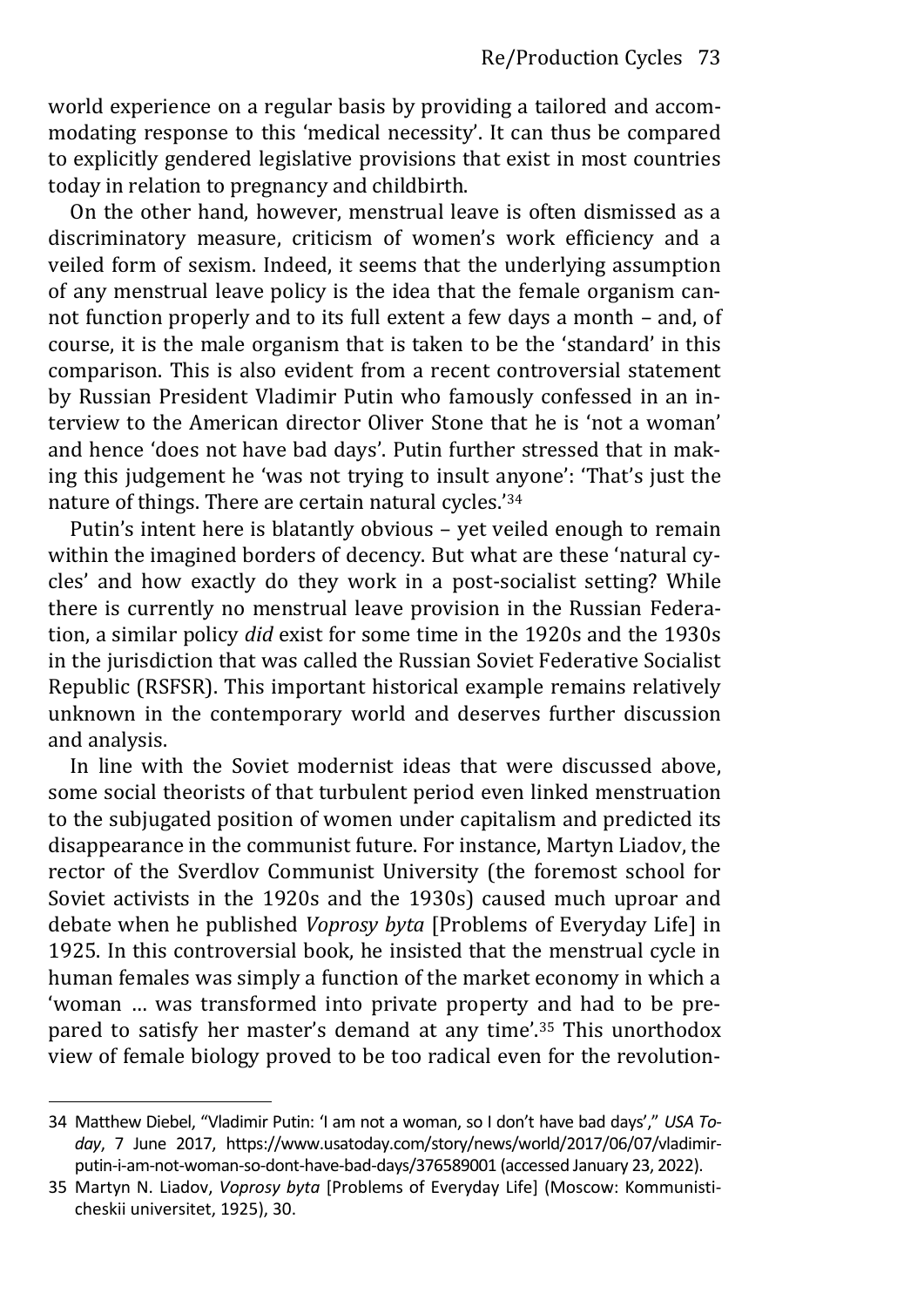ary Soviet 1920s, and, as Eric Naiman brilliantly described in the introduction to his thought-provoking book *Sex in Public*, Liadov immediately came under harsh critique from the People's Commissar (Minister) of Public Health Nikolai Semashko and others for his 'ignorance of basic biological and historical facts'.<sup>36</sup>

This critique was quickly reproduced in the Soviet press in publications ranging from central the news outlet *Izvestiia* [News] to the more obscure venues such as *Za zdorovyi byt* [For Healthy Everyday Life]. Liadov's eccentric views on the menstrual cycle seemed to have been decisively rendered ridiculous and unscientific. But – utopian as it may sound – menstruation did occasionally disappear during the Bolshevik experiment. At times, it did so due to the harsh material conditions that persisted throughout the Soviet period (as evident, for example, from frequently reported cases of amenorrhea during the Russian Civil War, the Great Famine, or the Siege of Leningrad in the Second World War) – but also following the late introduction of birth control pills in the Soviet Union in the 1970s, or just sporadically during pregnancy and lactation. In re-visiting the 'menstrual imagination' of Liadov and other early Soviet thinkers, I want to highlight the socio-economic embeddedness of the human body that they put forward in their writings and discuss how the most daring of their predictions might have come true later on in the 20th century.<sup>37</sup>

The elimination of menstruation may indeed be only a particular instance of utopian communist fantasies, severe malnutrition or modern bodily management practices. But my claim here is more general: I believe that the menstrual cycle is a useful prism through which to view and to re-assess the female experience and the history of everyday life in the Soviet Union. In proposing to focus on menstruation, I include yet another persistent factor of a woman's life which – depending on the perspective – could be greeted enthusiastically as an empowering sign of femininity or perceived as an additional bodily 'burden' to be dealt with and taken care of.

In doing so, I want to propose the metaphor of the 'red days of the calendar' as a way to discuss this peculiar double status of menstruation

<sup>36</sup> Eric Naiman, *Sex in Public: The Incarnation of Early Soviet Ideology* (Princeton, NJ: Princeton University Press, 1997), 3.

<sup>37</sup> On imagining the future in the early Soviet period, see Stites; Plaggenborg; Rosenberg. Gleb Albert, *Das Charisma Der Weltrevolution: Revolutionarer Internationalismus in der Fruhen Sowjetgesellschaft 1917-1927* (Cologne: Böhlau, 2017) and Margarete Vöhringer, "Messen, beschleunigen, anhalten, zurückdrehen: das Zeitmanag‐ ment der Russischen Avantgarde," in *Tempo! : Zeit- Und Beschleunigungswahrnehmung in Der Moderne*, ed. Frauke Fitzner (Berlin: Zentrum für Literatur- und Kulturforschung, 2016), 6-18.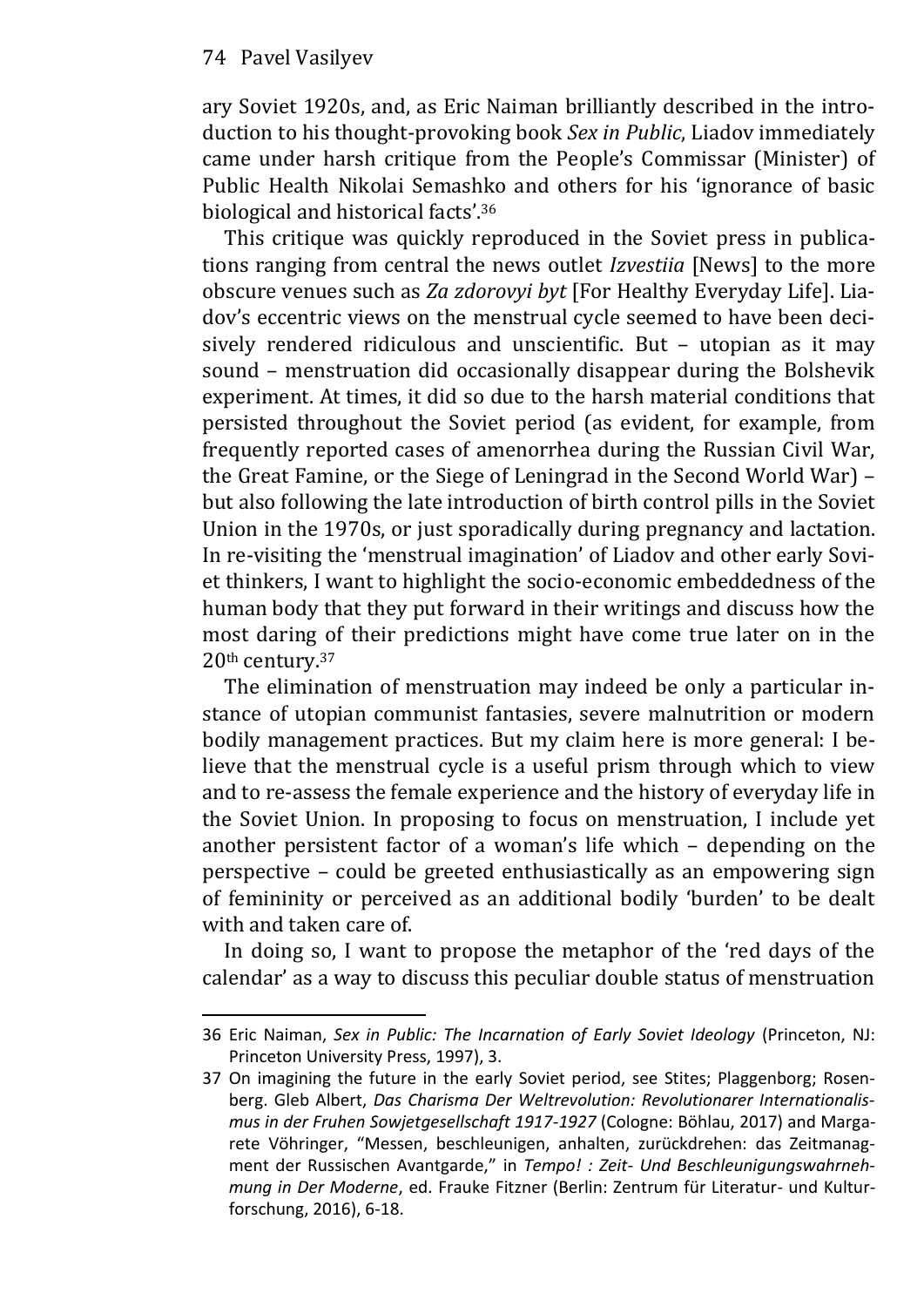as potentially both a 'time off' and a time of celebration.<sup>38</sup> For example, a relatively little-known piece of early Soviet legislation that was unearthed by British researcher Melanie Ilic in the early 1990s introduced provisions for menstrual leave in a number of industries (such as the textile industry) that primarily employed women workers.39 Starting from 1922, these women could take two or three days off every month or in some cases demand to be transferred to a less physically strenuous job. The rationale behind the innovation related both to the productivity concerns of the Soviet state, its emancipatory rhetoric as well as the widespread medical and scientific views of female physiology as inherently inferior to its male counterpart at the time. The ending date of this policy remains unclear, but there is evidence from a number of different industrial branches that the menstrual leave provisions were in force and even to some degree extended as late as 1931.<sup>40</sup>

In the context of recently reignited press and parliamentary debates about the impact of menstruation on women's capacity to work in countries as diverse as Russia, Italy and the  $UK<sup>41</sup>$ , the early Soviet menstrual

<sup>38</sup> This phrase (*krasnye dni kalendaria* in the Russian original) is often used as a euphemism by women to refer to the periods.

<sup>39</sup> Melanie Ilic, "Soviet Women Workers and Menstruation: A Research Note on Labour Protection in the 1920s and 1930s," *Europe-Asia Studies* 46, no. 8 (1994): 1409-1415. 40 Ilic, 1412-1414.

<sup>41</sup> In July 2013, lawmaker from the nationalist LDPR party Mikhail Degtiarev, a rising star in Russian politics, proposed a draft law that would give women additional two days of paid leave a month during their menstrual cycle (see Toyin Owoseje, "Menstruation Leave: Russian Lawmaker Proposes Paid Days Off for Women Employees on Period," *International Business Times*, 31 July 2013, https://www.ibtimes.co.uk/russian-lawmakerproposes-paid-days-menstruating-women-495918 (accessed January 23, 2022)). The bill was ultimately rejected, but the idea continues to be popular – most recently, outspoken Moscow psychologist Pavel Rakov has lobbied for menstrual leave at the highest level, arguing that women can behave 'inadequately' while on their periods (*Mash*, 19 April 2019,<https://tlgrm.ru/channels/@breakingmash/11566> (accessed January 23, 2022)). Similar proposals have been made by four female lawmakers in Italy in 2017 (see Anna Momigliano, "Italy Set to Offer 'Menstrual Leave' for Female Workers", *Independent*, 25 March 2017, https://www.independent.co.uk/news/world/europe/italy-menstrualleave-reproductive-health-women-employment-a7649636.html (accessed January 23, 2022); Anna Brech, "This Country Could be The First in Europe to Offer Women Paid Menstrual Leaves," *Grazia*, 28 March 2017, https://graziadaily.co.uk/life/real-life/paidmenstrual-leave-women-period-pain-italy-country-offer-policy/ (accessed January 23, 2022); Annalisa Merelli, "Italy's Paid Menstrual-Leave Bill Would Come With a Big Cost to Italian Women," *Quartz*, 29 March 2017, https://qz.com/944210/italys-paid-menstrualleave-bill-would-come-with-a-big-cost-to-italian-women/ (accessed January 23, 2022). Recently, the issue has also been seriously discussed in the UK across the political spectrum (see, e.g., Anna Hodgekiss, "Forget Maternity Leave – Women Should Get PAID Menstrual Leave Every Month (And Men Will Just Have to Lump It), Says Leading Doctor," *Daily Mail*, 3 December 2014, https://www.dailymail.co.uk/health/article-2857096/Forgetmaternity-leave-women-PAID-menstrual-leave-month-men-just-lump-leading-doctor-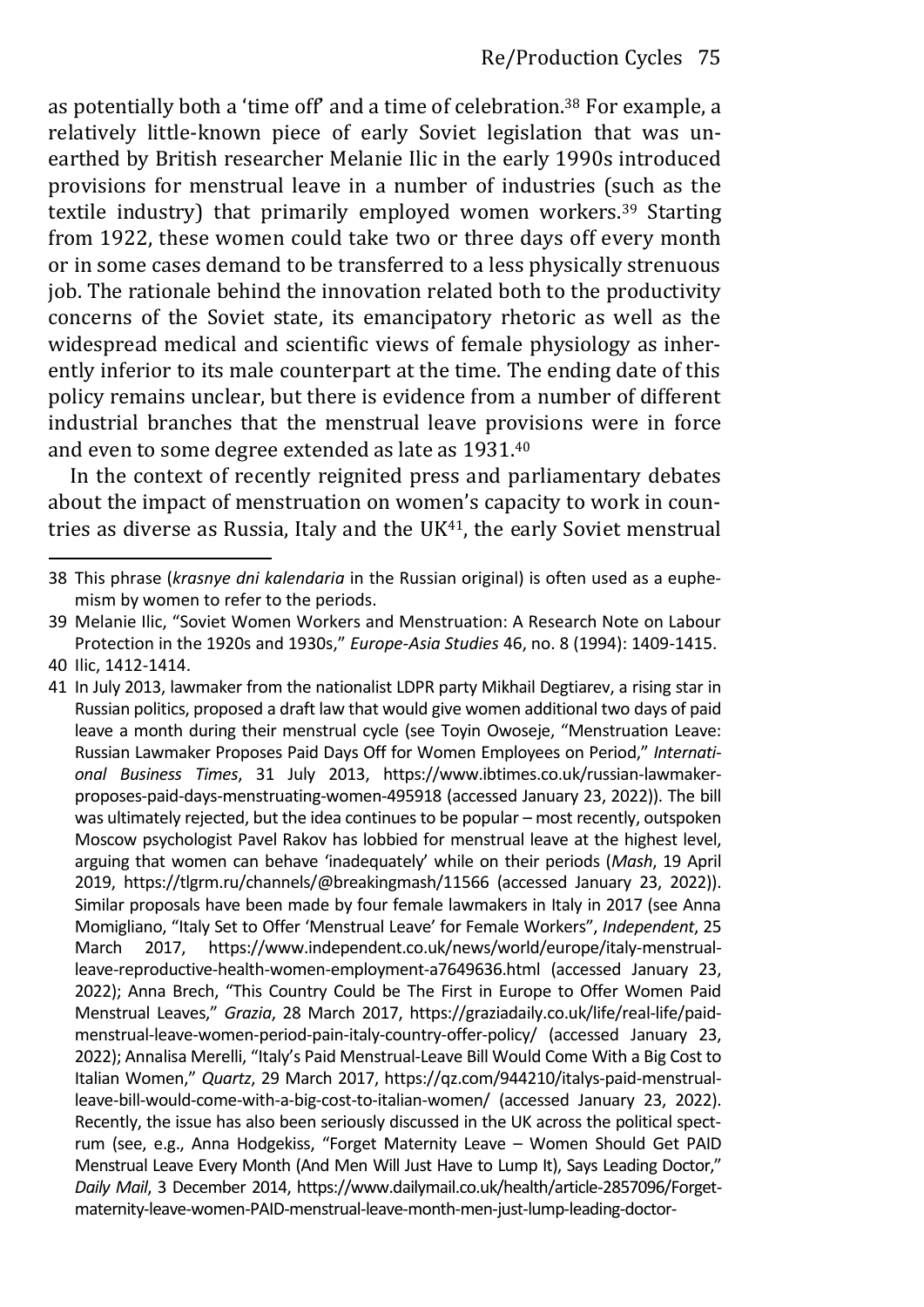provisions might appear to be a very early example of such progressive legislation. However, as mentioned earlier, this can also be seen as rather crude biological determinism that constantly puts women's work efficiency in doubt and mandates the release of female labor from work during menstruation – and, indeed, a number of early Soviet female workers outright protested this practice and refused to take 'time off' during their periods. <sup>42</sup> As an Austrian visitor to the Soviet Union in the early 1930s Lili Körber graphically put it: 'We women can never expect to obtain equal treatment with men if we cry off once a month'.<sup>43</sup>

Echoing Emily Martin's anthropological work, I insist on uncovering the hidden affective economies of Soviet menstruation and placing this discussion within the larger context of socialist politics of productivity and gendered citizenship. One of the interesting affective dimensions of this discussion relates to the perceived, prescribed, and experienced influence of the menstrual cycle on the emotional state of the woman. Particularly important here is the case of the so-called premenstrual syndrome (PMS) that has by now become common knowledge in popular culture – yet it is also a notion that remains highly controversial among scientists, up to the point where its very existence is at times openly rejected. For example, a major research study led by Professor Gillian Einstein of the University of Toronto in 2012, found no substantial link between the pre-menstrual phase of the female menstrual cycle and women's negative moods, considered to be one of the key constitutive elements of PMS.<sup>44</sup>

Another important part of the discussion is the pain that many women often experience during menstruation. Following Elaine Scarry's seminal work *The Body in Pain* (1985),<sup>45</sup> researchers from various humani-

- 42 Ilic, 1413-1414.
- 43 Lili Körber, *Life in a Soviet Factory* (London: Bodley Head, 1933), 161-162.
- 44 Gillian Einstein et al., "Mood and the Menstrual Cycle: A Review of Prospective Data Studies," *Gender Medicine* 9, no. 5 (2012): 361-384.
- 45 Elaine Scarry, *The Body in Pain: The Making and Unmaking of the World* (New York: Oxford University Press, 1985).

claims.html (accessed January 23, 2022); Claire Lampen, "Can 'Period Leave' Ever Work?," *BBC Capital*, 8 September 2017, www.bbc.com/capital/story/20170908-can-period-leaveever-work (accessed January 23, 2022); Rose George, "Menstrual Leave: A Workplace Reform to Finally Banish The Period Taboo?," *The Guardian*, 28 June 2018, https://www.theguardian.com/commentisfree/2018/jun/28/menstrual-leave-period-taboowork-reform-women-health (accessed January 23, 2022)). In the German context, in the absence of an official menstrual leave policy, many women being paid by the state budget can apparently take a few days off work during menstruation every month without having to provide additional justifications (personal communication with Dr. Polina Aronson (independent scholar based in Berlin and editor at openDemocracy Russia), July 3, 2017). I would also like to emphasize here that pioneering Soviet menstrual leave policies of the 1920s are never mentioned in these contemporary discussions.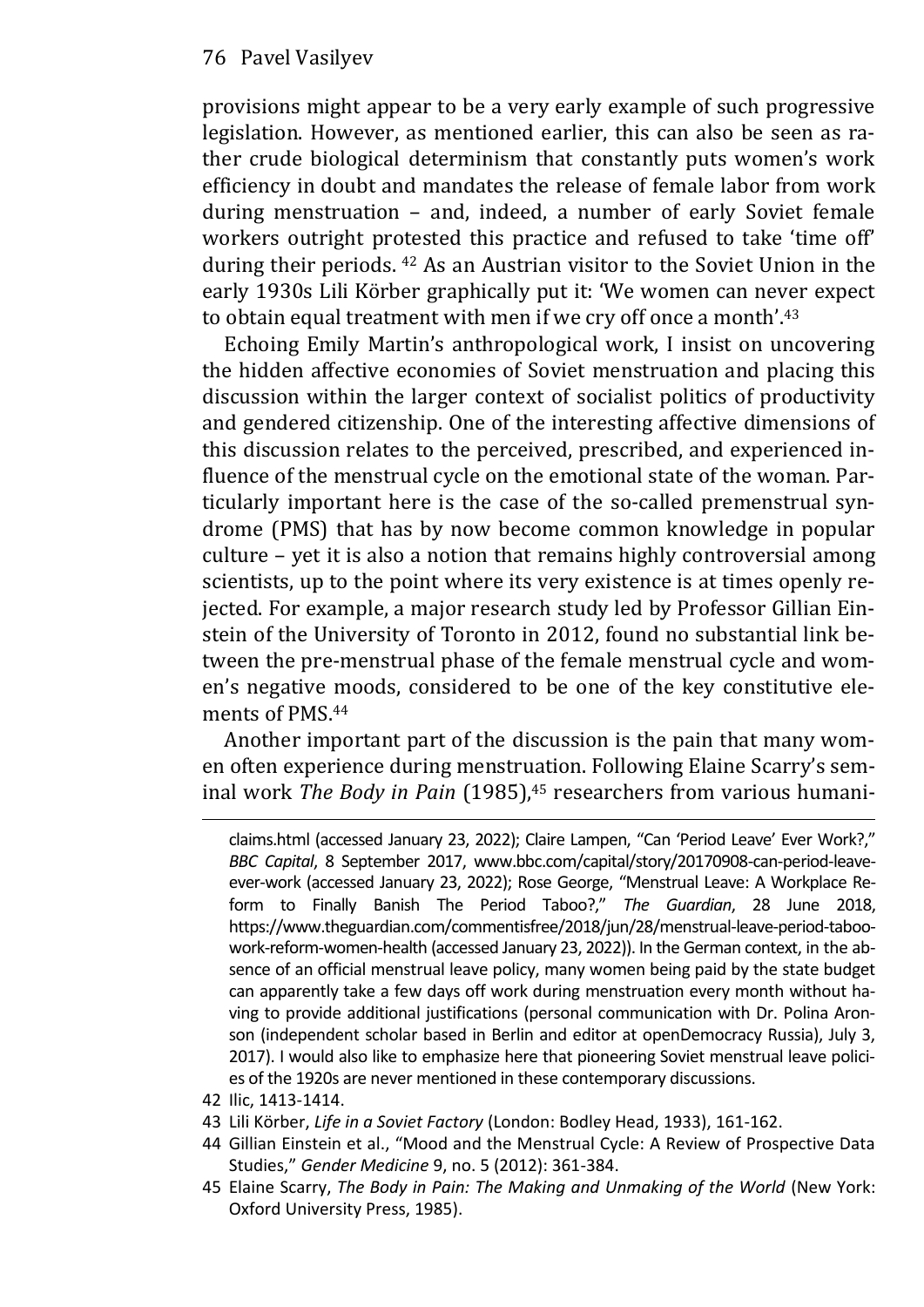ties have productively studied pain as a physical phenomenon with wide-ranging emotional and socio-cultural effects. Historians of emotion and the body such as Esther Cohen, Otniel Dror, Joanna Bourke, and Rob Boddice also traced how the understanding of pain in Western culture changed over the last centuries.46 Importantly, as the studies have shown, these understandings are often highly gendered, but in a dialectic way, with women both reporting significantly higher levels of pain than men on average *and* being able to withstand extreme levels of pain, particularly during childbirth.<sup>47</sup>

Throughout the Soviet period, pain, irritability, and mood swings that are routinely associated with the female menstrual cycle were often labeled as 'bourgeois' emotional symptoms and contrasted with the emerging image of a new 'strong' Soviet woman – with important political, social and (as we have seen) even legal ramifications for the women involved. For example, in a 1926 article entitled "The Chemistry of Female Moods", researcher A. Chizhevskii presented a whole panoply of 'degenerate' peri-menstrual women whom he claimed were only 'partially sane', suicidal and prone to criminality.<sup>48</sup> Similar concerns about the potentially 'abnormal' sex life of some women before and during menstruation were also expressed in other Soviet medical publications.<sup>49</sup>

In a different instance, early Soviet addiction researcher Vladimir Gorovoi-Shaltan reported that many Leningrad sex workers in the 1920s became addicted to morphine, he noted that they started using the drug in the first instance to alleviate their menstrual cramps – but also (and in an interesting twist of the menstrual leave narrative!) because of 'the inability of the prostitute to practice her craft during the period of menstruation'.<sup>50</sup>

<sup>46</sup> Esther Cohen, *The Modulated Scream: Pain in Late Medieval Culture* (Chicago: University of Chicago Press, 2010); Cohen et al., eds., *Knowledge and Pain* (Amsterdam and New York: Rodopi, 2012); Joanna Bourke, *The Story of Pain: From Prayer to Painkillers* (Oxford: Oxford University Press, 2014); Rob Boddice, ed., *Pain and Emotion in Modern History* (Houndmills: Palgrave Macmillan, 2014); Boddice, *Pain: A Very Short Introduction* (Oxford: Oxford University Press, 2017).

<sup>47</sup> See also Atul J. Butte et al., "Sex Differences in Reported Pain Across 11,000 Patients Captured in Electronic Medical Records," *Journal of Pain* 13, no. 3 (2013): 228-234.

<sup>48</sup> A. Chizhevskii, "Khimiia zhenskikh nastroenii [The Chemistry of Female Moods]," *Zhenskii zhurnal* no. 1 (1926): 5-6.

<sup>49</sup> Gofmekler, *Chto nado znat' kazhdoi zhenshchine* [What Every Woman Should Know] (1923); N. Mikulina-Ivanova, " Normal'naia i nenormal'naia polovaia zhizn' zhenshchiny [Normal and Abnormal Sexual Life of a Woman]," *Zhenskii zhurnal* no. 9 (1927).

<sup>50</sup> Vladimir A. Gorovoi-Shaltan, "Morfinizm, ego rasprostranenie i profilaktika," [Morphine Addiction, Its Spreading and Preventive Measures] in *Voprosy narkologii: Sb.*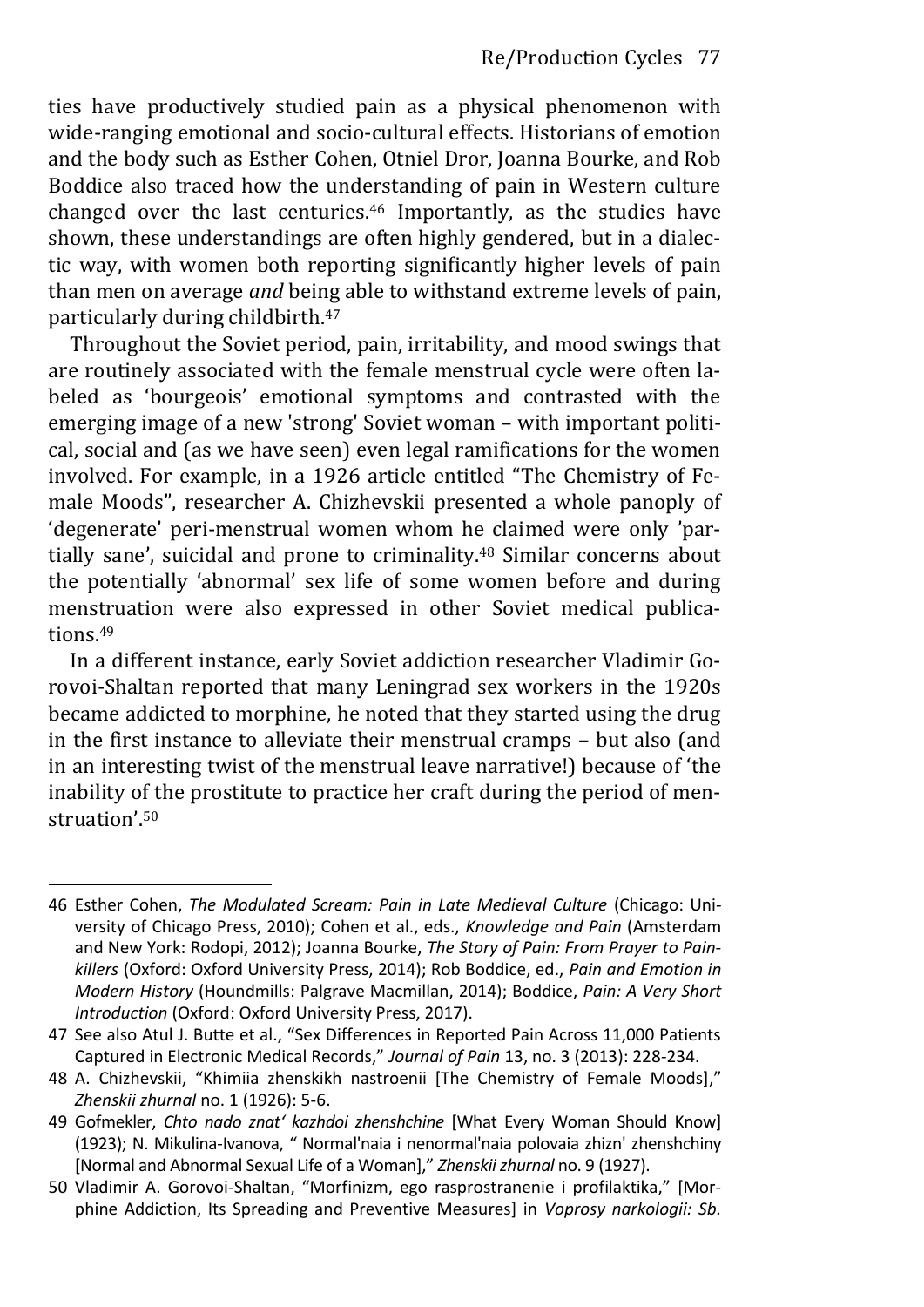By consciously using Soviet menstrual leave, PMS and menstrual pain as controversial case studies and by unearthing their currently obscure history, I would like to further stress the relationship between affect, citizenship, and gender in a state socialist setting. While the early Soviet state pursued some emancipatory policies that favored women, this emancipation was in many cases paternalistically prescribed from above and closely linked to a highly negative view of female physiology and psychology. To what extent Soviet women tried to negotiate this prescribed view would be a highly interesting avenue for further research.

## **Epilogue**

I would like to close this article with the discussion of another novel. *Vtorogo marta togo zhe goda* [*March Second of That Year*] by contemporary Russian novelist Liudmila Ulitskaia (1943-).51 By carefully weaving multiple narrative threads and by oscillating between the everyday and the transcendent, Ulitskaia masterfully describes how the first period of the main protagonist, an eleven-year-old girl called Lilechka, coincides with the death of both her grandfather and the 'father of the nations' of the Soviet Union, Joseph Stalin. Set in the beginning of March 1953, as the name suggests, the novel both draws a line under Stalin's era and simultaneously signifies the beginning of a new *period* which is yet difficult to grasp, but which is simultaneously exciting and terrifying.52 Invoking a powerful menstrual metaphor to describe the emergence of a new post-Stalin subjectivity,<sup>53</sup> *March Second of That Year* reiterates the close connection between the personal and the political, demonstrating the embeddedness of the female menstrual cycle in the larger Soviet body politic.<sup>54</sup>

*no. 2* [Questions of Narcology: Collection no. 2], ed. Aleksandr S. Sholomovich (Moscow: Moszdravotdel, 1928), 47-48.

<sup>51</sup> Liudmila Ulitskaia, "*Vtorogo marta togo zhe goda* [March Second of That Year]," *Russkaia mysl'*, 28 July-9 August 1991.

<sup>52</sup> It is perhaps not insignificant that the post-Stalin era is usually referred to as the 'Thaw', invoking strikingly fluid language. Cf. also Maya Vinokour, "Daniil Kharms and the Liquid Language of Stalinism," *Slavic and East European Journal* 60, no. 4 (2016): 676-699.

<sup>53</sup> Cf. Anatoly Pinsky, ed., *Posle Stalina: pozdnesovetskaia sub"ektivnost' (1953-1985)* [After Stalin: Subjectivity in the Late Soviet Union (1953-1985)] (St. Petersburg: Izdatel'stvo Evropeiskogo universiteta v Sankt-Petersburge, 2018).

<sup>54</sup> Some of these themes were also previously explored in another award-winning novel by Ulitskaia, *The Kukotsky Enigma* (Evanston, IL: Northwestern University Press, 2016).